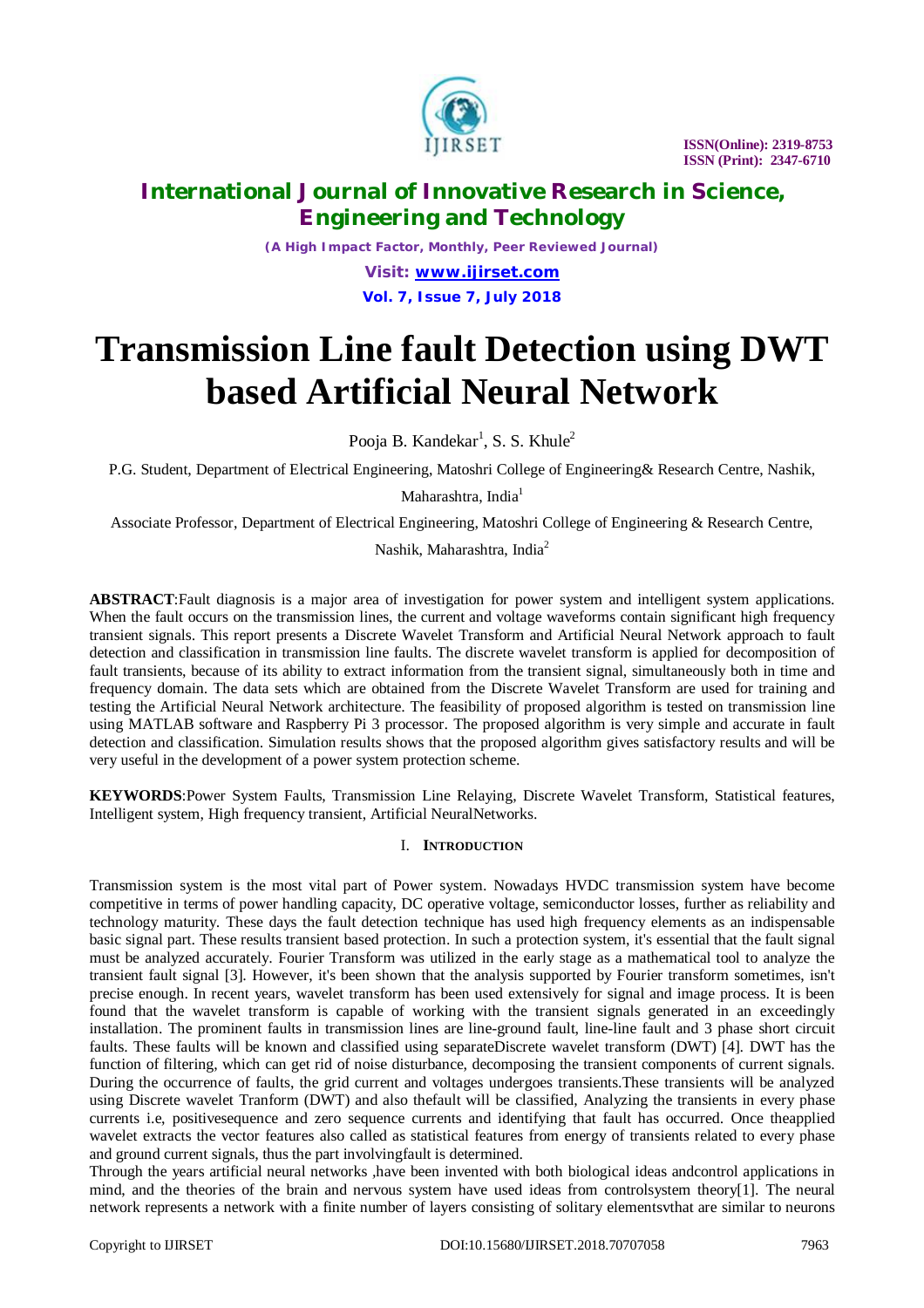

*(A High Impact Factor, Monthly, Peer Reviewed Journal)*

## *Visit: [www.ijirset.com](http://www.ijirset.com)*

**Vol. 7, Issue 7, July 2018**

with different types of connection between layers. The number of neurons in thelayers is selected to be sufficient for the provision of the required problem solving quality. The number of layersis desired to be minimal in order to decrease the problem solving time. Basically, we can design and train the neural networks for solving particular problems which are difficult to solve by the human beings or the conventional computational algorithms. The computational meaning of the training comes down to the adjustments of certain weights which are the key elements of the ANN. This is one of the key differences of the neural network approach to problem solving than conventionalcomputational algorithms. This adjustment of the weights takes place when the neural network is presented with the input data records and the corresponding target values. Due to the possibility of training neural networks with off-line data, they are found useful for powersystem applications. The neural network applications in transmission line protection are mainly concerned withimprovements in achieving more effective and efficient fault diagnosis and distance relaying. NN usedfor overhead transmission lines , as well as in power distribution systems. This paper presents a method for detection and identification of the fault type in the line. Back propagation neural network approach is studied and implemented. Voltage and Currents signals of the line are observed to perform these three tasks. The detailed coefficients of all phase current signals that are collected only at the sending end of a transmission line are selected as parameters for fault classification . The transmission line models are constructed and simulated to generate information which is then channeled using the software MATLAB 2015a and accompanying Power System Block Set used to provides backpropagation neural networks. The results i.e, the type of fault so classified is also displayed using Raspberry Pi-3 processor.

#### II. **METHODOLOGY**

Any change of configuration on the line causes a traveling wave to be generated travelingfrom the point of change towards the ends of the line. In the simplest case this wavewill be just a pulse step, but in reality will be accompanied by high frequency oscillatingcomponents.

Our system aims at the automatic detection of transmission line fault. This is done by the algorithm. Fig. 1 shows the flow diagram of fault detection algorithm. The algorithm steps are summarized as follows.

- 1. At the beginning , any type of transmission line fault is created on the Transmission model so chosen using MATLAB software. Here the transmission model used is the section of 3-mchine 9-bus system.The system is shown in fig no.2.
	- The 3 Machines, 9 Bus Test Case (known as P.M Anderson 9 Bus) represents a simple approximation of the Western System Coordinating Council (WSCC) to an equivalent system with nine buses and three generators.
	- This model case consists of 9 buses, 3 generators, 3 two-winding power transformers,6 lines and 3 loads.
	- The base KV levels are 13.8 kV, 16.5 kV, 18 kV, and 230 kV. The line complex powers are around hundreds of MVA each.
- 2. After the creation of fault, the corresponding fault current signal is taken and Discrete wavelet Transform is applied to the signal.
	- Here for the proposed Method, DWT is the wavelet chosen from Daubechies family (db01) and of level 2.
	- Daubechies as mother wavelet so selected because it resembles like transient fault current waveform. This wavelet when applied to fault current signals, enables to retrieve feature**"Mean"** of the signal.using Scaling and shifting property of the wavelet.
	- Due to its uniqueness of automatic scalingand shifting property it expands or contracts its analyzing window for sampling the test(fault signal) signal. This window expands or contracts depending on the frequency ofthe transient signal. If the frequency is high ,then the window contracts i.e shifting take place of the wavelet. And if the frequency is low, then the window expands i.e, scalingof wavelet take place of the wavelet and thus of the faults test signal.Thus it is successful in analyzing only Transients part of the signal automatically.
- 3. Once the feature i.e mean of the fault signal is obtained, this then sent to artificial neural network for its training purpose.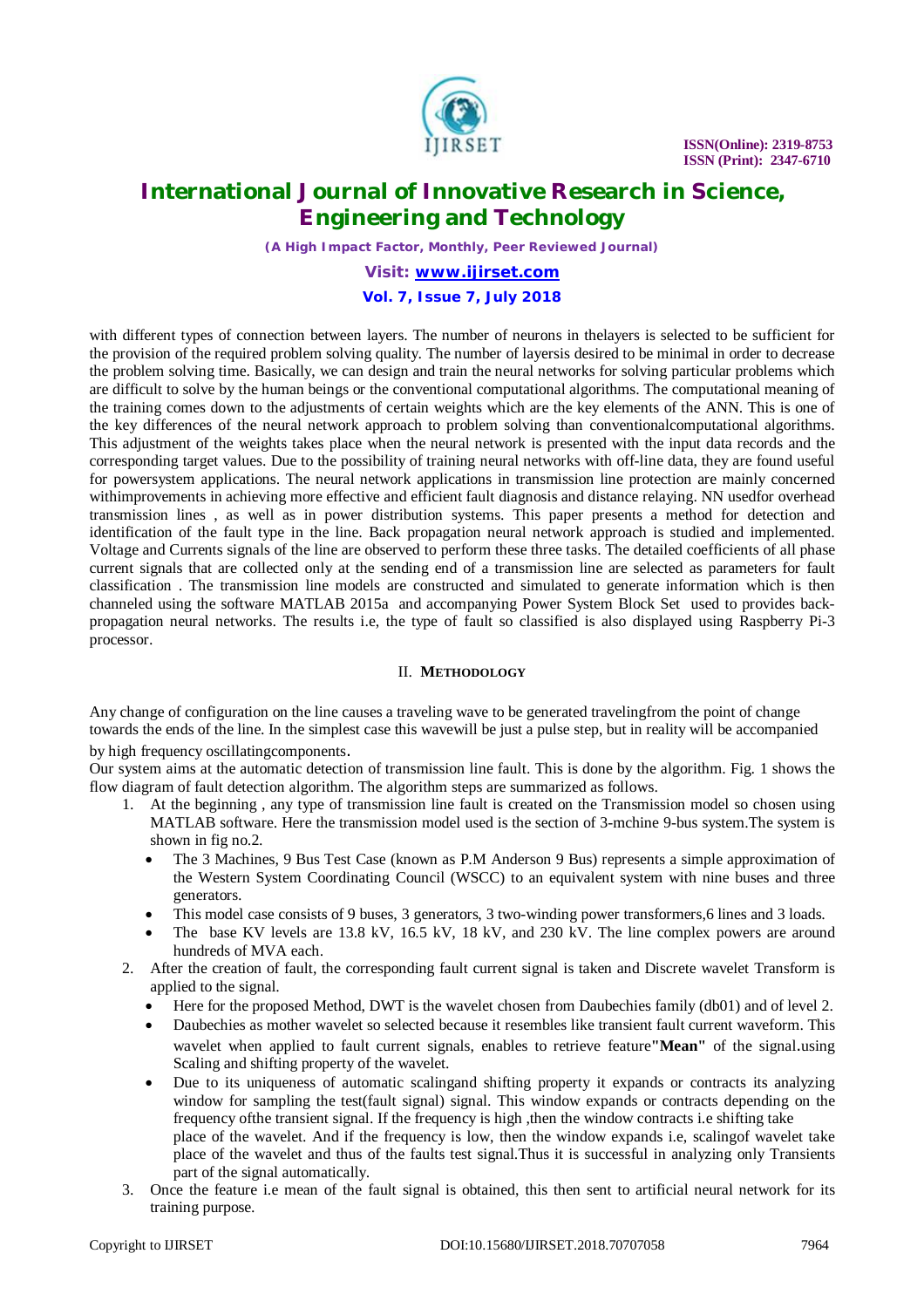

*(A High Impact Factor, Monthly, Peer Reviewed Journal)*

### *Visit: [www.ijirset.com](http://www.ijirset.com)* **Vol. 7, Issue 7, July 2018**

- In the proposed method Feed forward path propagation is used as kernel and algorithm used is back propagation neural network.
- The back propagation neural network is an algorithm generalization of delta rule for training multi layer network. This algorithm updates the weight of the network by means of successive iterations, that minimizes the error value. This error value is the difference between targeted output and the actual output.
- There are total 12 types of fault for which ANN is trained . The proposed architecture of BPNN consists of 9 input layers, 20 hidden layers and 1 output layers.
- The network is trained with Levenberg-Marquardt backpropagation (trainlm), so that,given example input vectors, the outputs of the third layer learn to match the associatedtarget vectors with minimal mean squared error.Function is expressed as the sum of squares of non-linear real-valued functions.
- 4. After supervised learning of ANN, the proposed ANN is tested for different faulty conditions in the transmission model.
	- Here any type of fault is created for which ANN was trained . After creating the fault, the ANN try to match the input current signal feature with the previously trained feature of different fault. When the feature of the fault current signal matches most with one of the trained feature of particular type, then it diplays that type of fault.
	- Hence by supervised learning of the ANN, we can classify the type of fault. Here in the proposed methodthe ANN is trained for 12 types of fault namely, 3 line to ground fault, 3 line to line faults, 3 double line to ground faults, switching type fault and lightening type fault.
- 5. The Raspberry-Pi 3 processor is interfaced with the software based proposed system.
	- When Processor is interfaced with the proposed method, the system becomes more advantageous by contributing extra features like transmission of data output to remote computers, authentic sharing of data with other operator via internet or Bluetooth
	- When the fault is created over the transmission line, the ANN displays the fault type to the operator. This output can be seen on other screen using Raspberry-Pi 3 processor interfacing. It allows the operator to acknowledge himself about the fault taken place on transmission line immediately in a hassle free manner. The operator need not to reach the site to check it up. Hence it makes system ultrafast in detection of faults and thus can take immediate remedy without much damaging the system.
	- It makes an automated, hassle free, ultrafast fault detection system.



Figure No. 1 Flow diagram of fault detection algorithm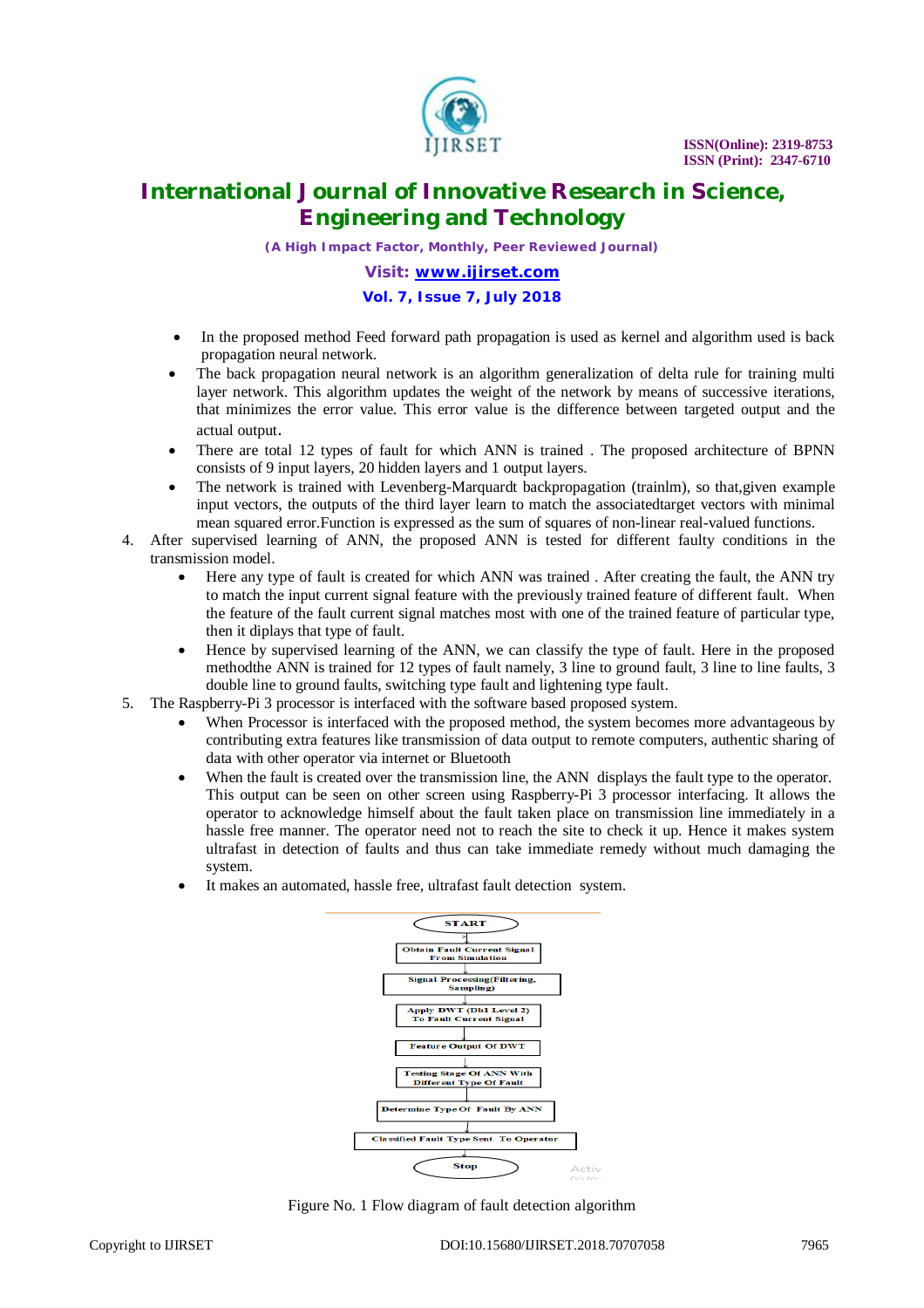

*(A High Impact Factor, Monthly, Peer Reviewed Journal)*

*Visit: [www.ijirset.com](http://www.ijirset.com)* **Vol. 7, Issue 7, July 2018**





#### III. **EXPERIMENTAL RESULTS**

Figures shows the results of A-G type fault created, Figs. 3shows A-G fault current signal and Fig 4 shows the



Figure No. 3 A-G type of Fault current signal

DWT transformed signal. When DWT is applied only in the segment from 2000 to 4000 samples changes are seen, where fault actually initiated. From segment 2000-4000 phase A and in segment 4000-6000 phase A current signal has undergone transient nature .This signal's mean feature is retrieve by DWT and mentioned in MATLAB excel as shown in fig 5.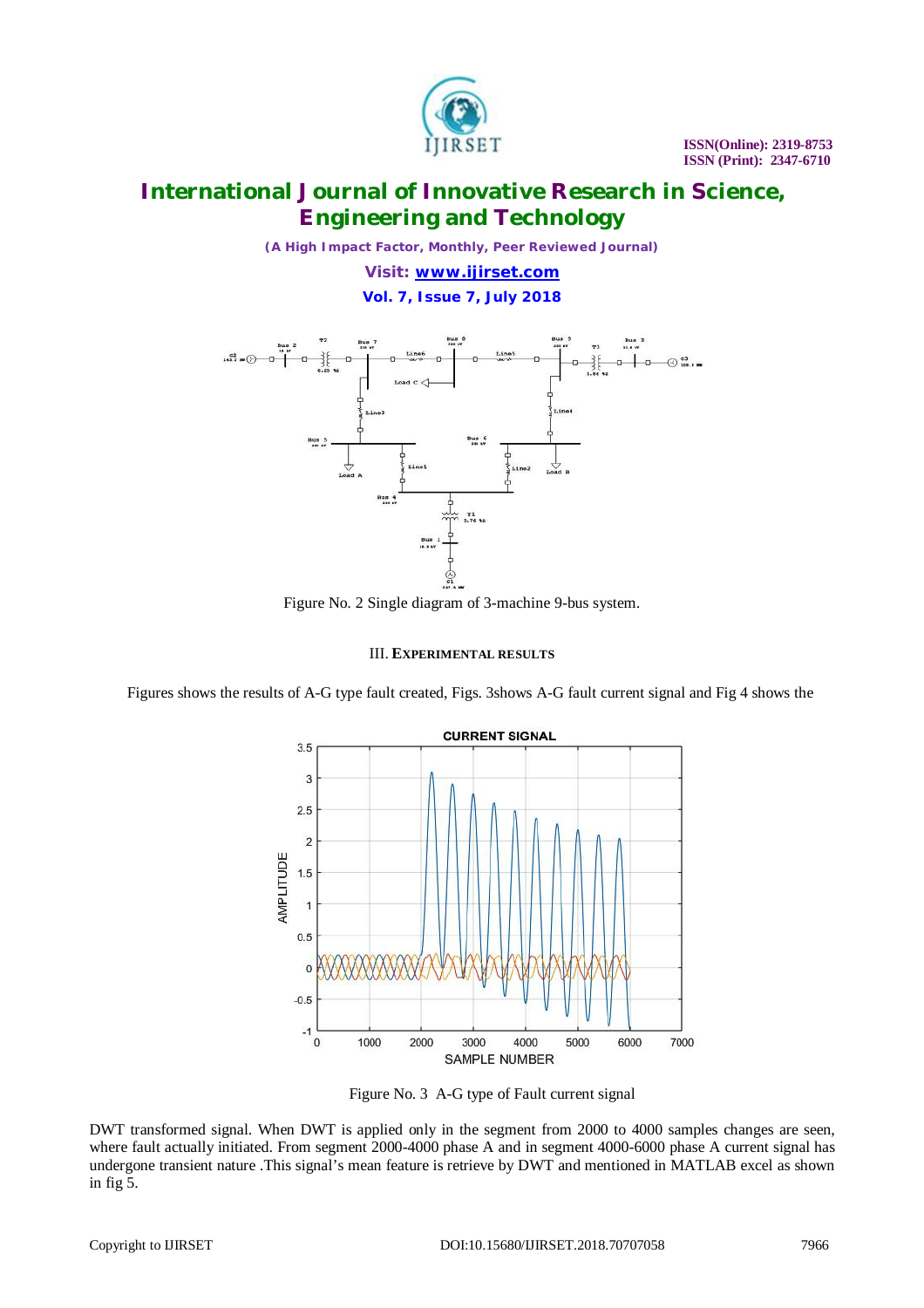

*(A High Impact Factor, Monthly, Peer Reviewed Journal)*

*Visit: [www.ijirset.com](http://www.ijirset.com)*

**Vol. 7, Issue 7, July 2018**



#### Variables

**TRNMDL** p  $\mathbb{X}$ ikl  $\times$  $F$  $\mathbb{X}$ FV1  $\times$ FV<sub>3</sub>  $\mathbb X$ FV2  $\times$  FV  $\times$  $\frac{1}{2}$  1x9 double

|   | 318.3979 | 318.2160 | 318.4216 | 217.7049 | 285.6055 | 272.7392 | 224.3041 | 296.0421 | 291,8047 |
|---|----------|----------|----------|----------|----------|----------|----------|----------|----------|
| 2 |          |          |          |          |          |          |          |          |          |
| 3 |          |          |          |          |          |          |          |          |          |
| 4 |          |          |          |          |          |          |          |          |          |
| 5 |          |          |          |          |          |          |          |          |          |
| 6 |          |          |          |          |          |          |          |          |          |



Figure No. 5Mean values of each phase of every segment for A-G type of Fault current signal

Figure No. 6 Histogram representation of Mean values for A-G type of Fault current signal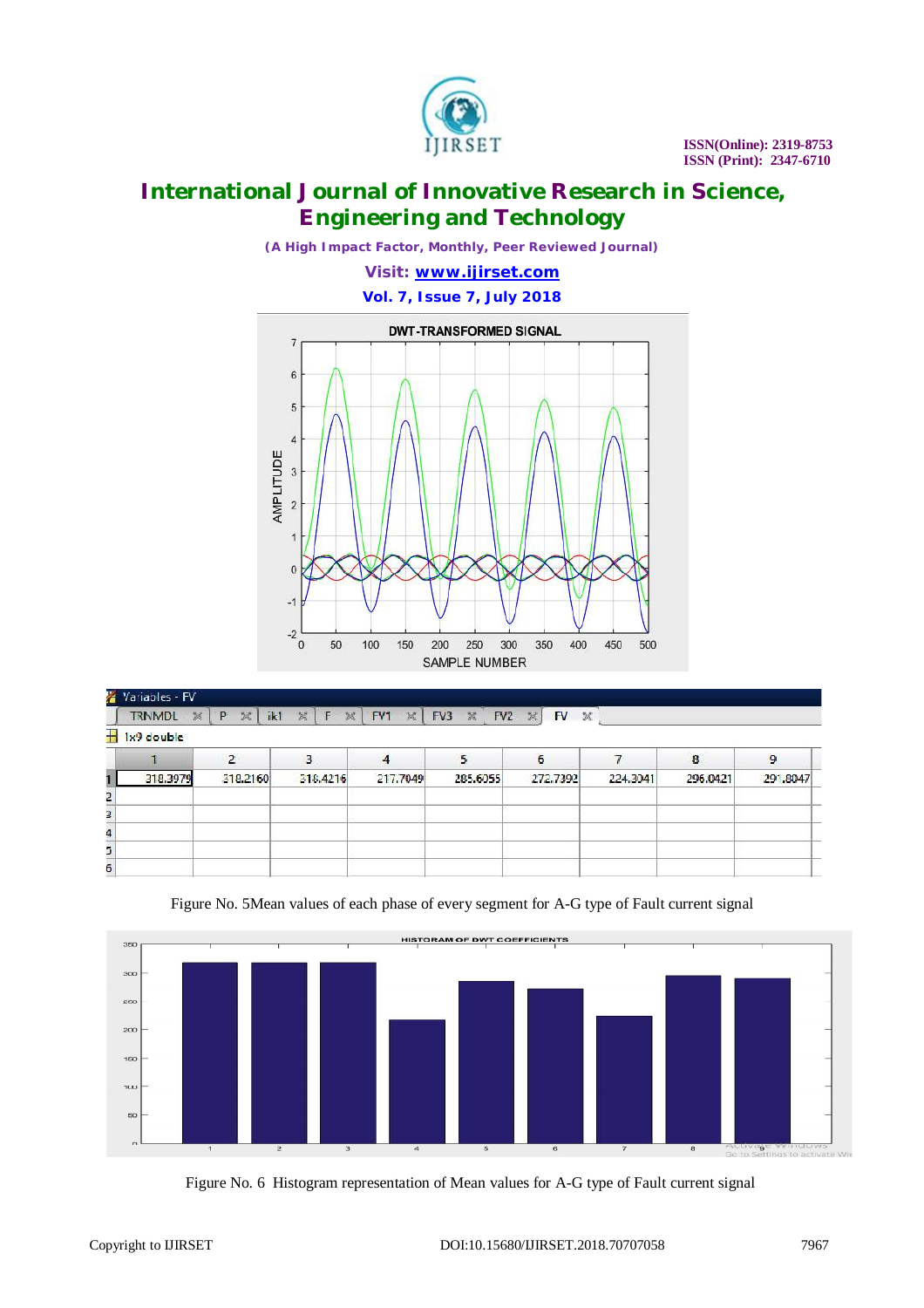

*(A High Impact Factor, Monthly, Peer Reviewed Journal)*

*Visit: [www.ijirset.com](http://www.ijirset.com)*

**Vol. 7, Issue 7, July 2018**

Here in fig 6, the histogram format of feature magnitudes are displayed. This format allows us to clearly differentiate between the magnitudes of various phase currents. The bars are divided into segments. Segment 0-2000 consist of first 3 currents of phase A,B and C. similarly with segment 2000-4000 and segment 3 from 4000-6000. In all segments one can observe only changes have occurred in phase A magnitude current from the point of segment when fault have initiated.



Figure No. 7 shows the regression plot of ANN

Fig 7 shows the regression plot of ANN supervised learning output. It shows that actual output value is equal to the desired output value and there is least error. It means after supervised learning ANN have successfully recognised in classifying the fault type which have occurred over line by matching the present input signal feature with the trained ones. And which matched the most it have given its type as output.

| Current Folder                                                                                                                                                                                                                                                                    | $\odot$<br>Command Window                                                                                                                                                                                                                                                                                                                                  |
|-----------------------------------------------------------------------------------------------------------------------------------------------------------------------------------------------------------------------------------------------------------------------------------|------------------------------------------------------------------------------------------------------------------------------------------------------------------------------------------------------------------------------------------------------------------------------------------------------------------------------------------------------------|
| Name A<br><sup>2</sup> B1.slx<br>쳅<br>B <sub>2.slx</sub><br>B <sub>3.slx</sub><br>B4.slx<br>B5.slx<br>B6.slx<br><b>B</b> B7.slx<br><b>B</b> 8.slx<br>B9.slx<br>$B10$ .slx<br>名 B11.slx<br><b>B12.slx</b><br>MAIN 14 5 18 2.m<br>$\left[\frac{1}{2}\right]$ ss.x lsx<br>TRNMDL.mat | Warning: NEWFF used in an obsolete way.<br>$>$ In nnerr.obs use (line 17)<br>In newff>create network (line 126)<br>In newff (line 101)<br>In ANN SIMULATE>ANNTRAIN (line 40)<br>In ANN SIMULATE (line 3)<br>In MAIN 14 5 18 2 (line 53)<br>See help for NEWFF to update calls to the new argument list.<br>ESTIMATED FAULT IS AG<br>$f_x$<br>$\rightarrow$ |

Figure No. 8 shows the ANN output as fault type

It depicts the result of ANN. It have classified the fault type as A-G type of fault which is desirable. This snapshot is taken from MATLAB command window.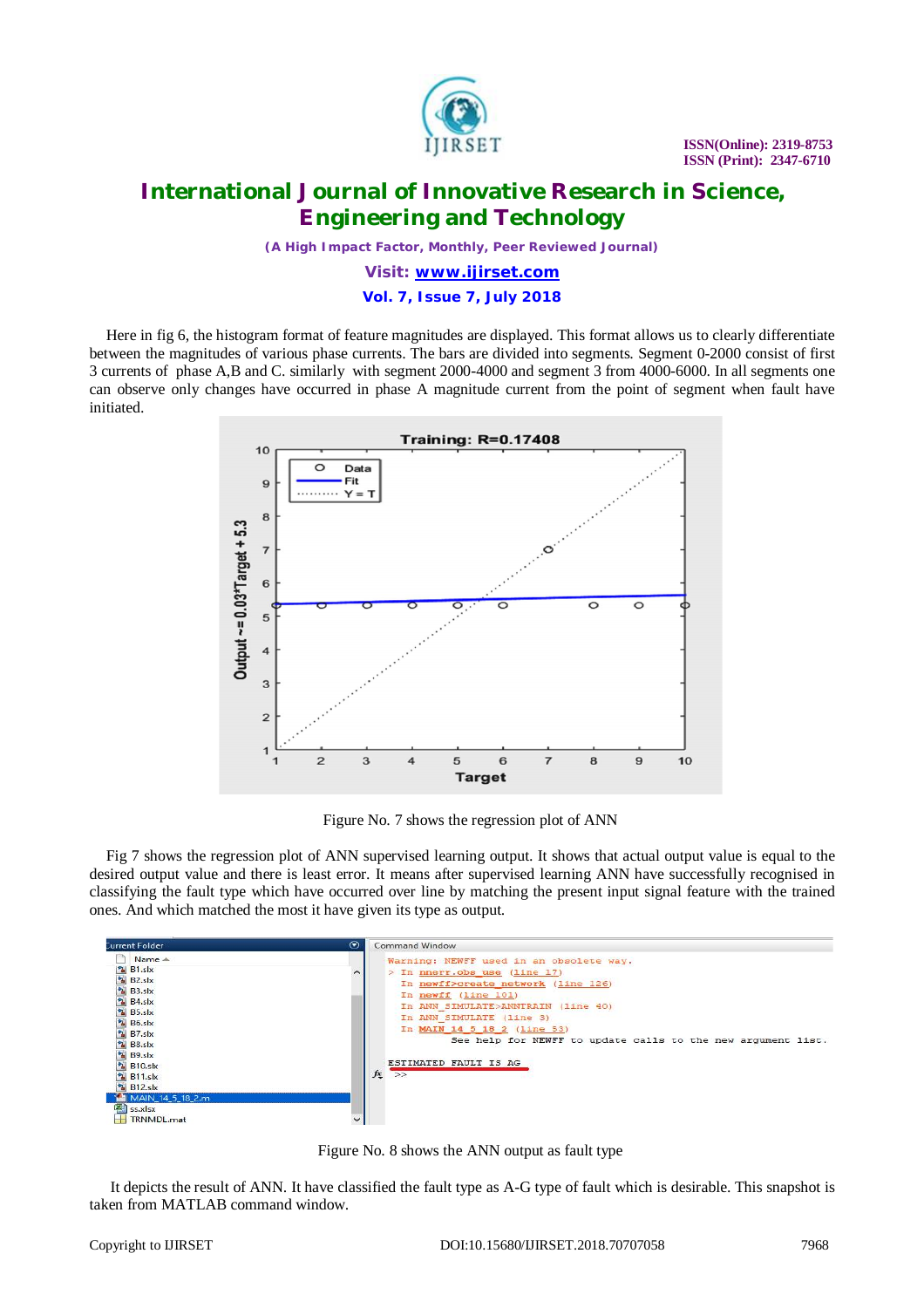

*(A High Impact Factor, Monthly, Peer Reviewed Journal)*

*Visit: [www.ijirset.com](http://www.ijirset.com)* **Vol. 7, Issue 7, July 2018**

| S.No.        | Pault Type       | $\mathbf{A}$ | B            | $\circ$      | G              |
|--------------|------------------|--------------|--------------|--------------|----------------|
| $\mathbf{L}$ | $\Lambda$ -C     | 1            | $\omega$     | $\mathbf o$  | $\mathbf{I}$   |
| $\mathbf{2}$ | $B-C$            | $\mathbf{O}$ | 1            | $\mathbf o$  | 1              |
| -3           | $C-C$            | $\mathbf{O}$ | $\Omega$     | $\perp$      | $\perp$        |
| $\mathbf{1}$ | $A \, B$         | $\perp$      | $\mathbf{1}$ | $\circ$      | $\Omega$       |
| 5.           | $B-C$            | $\mathbf{O}$ | $\mathbf{1}$ | 1            | $\mathbf{O}$   |
| 6.           | $\Lambda$ -C     | T            | $\Omega$     | T            | $\Omega$       |
| $\mathbb{Z}$ | $AB-G$           | $\perp$      | $\perp$      | $\circ$      | $\perp$        |
| 8            | BC G             | $\circ$      | $\perp$      | $\perp$      | $\perp$        |
| $\mathbf{Q}$ | ACG              | $\mathbf{1}$ | $\Omega$     | $\mathbf{1}$ | $\blacksquare$ |
| 10           | ABC              | $\mathbf{I}$ | $\mathbf{I}$ | $\mathbf{I}$ | Ð              |
| $\perp$      | Switching fault  | $\perp$      | $\mathbf{I}$ | T            | $\Omega$       |
| 12           | Lightening fault | $\perp$      | $\mathbf{1}$ | $\mathbf{1}$ | $\Omega$       |

Figure No. 9 BPNN Classification Network Truth Table

There are three phases (A, B, C) and neutral or ground G or Ground. Their combinations are subjected tofaults. The data required to differentiate between these types of faults are the three phase voltages and currents.This data generates four output statuses associated with the four fault categories. The outputs contain variableswhose values are given as either 0 or 1 corresponding to the existence of that class of fault.The proposed ANN should classify if the specific phases involved in the fault scenario or not. The combinations generate twelve different categories of faults as illustrated in fig 9. This designed ANN should be able todistinguish between them.

There are three phases (A, B, C) and neutral or ground G. their combinations are subjected tofaults. The data required to differentiate between these types of faults are the three phase voltages and currents.This data generates four output statuses associated with the four fault categories. The outputs contain variableswhose values are given as either 0 or 1 corresponding to the existence of that class of fault. The proposed NN should classify if the specific phases involved in the fault scenario or not. The combinations generate nine different categories of faults as illustrated in Table 2. This designed NN should be able to distinguish between them.

#### **IV. CONCLUSION**

This paper fault detection, classification and location in a transmission line system have been investigated using neural network back propagation (BP) algorithm. MATLAB-2015a, software were used for simulation of the transmission line models. Data generated is used for single phase to ground faults, double phase faults , double phase to ground faults, switching fault and lightening fault. The multi-layer neural networks were trained with the generated data. When real values are then used as an input to trained NN; fast evaluation of errors obtained. The results obtained for transmission line fault detection and classification were highly satisfactory using BPNN architecture.

#### **REFERENCES**

[1]A. Abur, M. Kezunovic, "A simulation and testing laboratory for addressing powerquality issues in power systems", Power Systems IEEE Transactions on, vol. 14, no.1, pp. 3-8, 1999.

[5] S. G. Mallat, "A theory for multiresolution signal decomposition: the wavelet representation," in IEEE Transactions on Pattern Analysis and Machine Intelligence,vol. 11, no. 7, pp. 674-693, Jul 1989.

<sup>[2]</sup> E. O. Schweitzer, A. Guzmn, M. V. Mynam, V. Skendzic, B. Kasztenny, S. Marx,"Locating faults by the traveling waves they launch", Proc. 2014 67th Annu. Conf.Protective Relay Eng., pp. 95-110, 2014.

<sup>[3]</sup> S. Santoso, E. J. Powers, W. M. Grady, "Electric power quality disturbance detectionusing wavelet transform analysis", Proceedings of the IEEE-SP International Symposium on Time-Frequency and Time-Scale Analysis, pp. 166-169, 1994-Oct.-25-28.

<sup>[4]</sup> J. Thorp, A. Phadke, S. Horowitz, and J. Beehler, Limits to impedance relaying,Power Apparatus and Systems, IEEE Transactions on, vol. PAS-98, no. 1, pp.246260, Jan 1979.